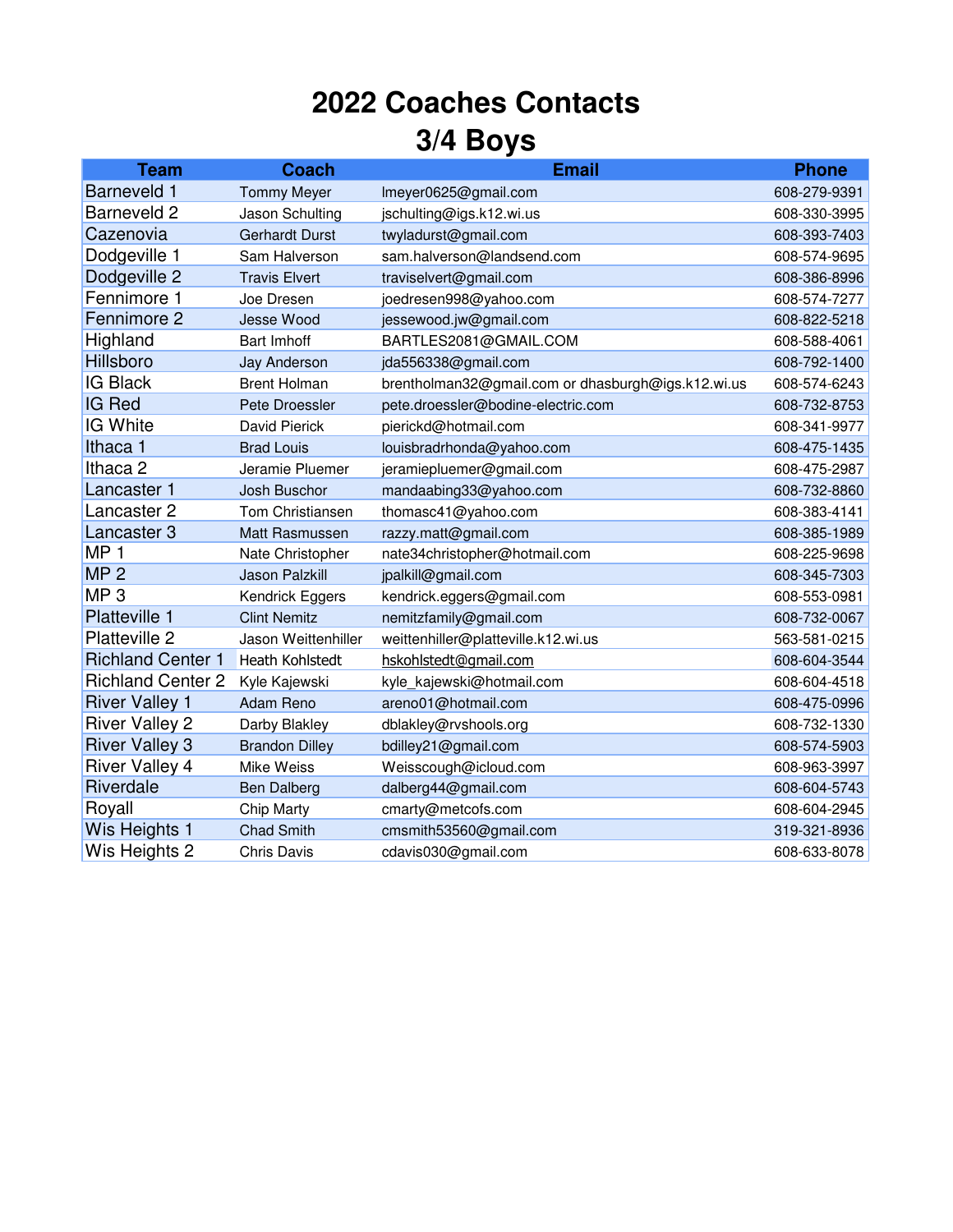## **5/6 Boys**

| <b>TEAM</b>              | <b>Coach</b>             | <b>Email</b>                  | <b>Phone</b> |
|--------------------------|--------------------------|-------------------------------|--------------|
| <b>Barneveld</b>         | Scott Bomkamp            | scott.bomkamp@gmail.com       | 608-341-0913 |
| Bloomington              | Dan Moris                | danmoris@hotmail.com          | 608-412-0705 |
| Boscobel 1               | Kevin Zart               | kevin@topnotchconstruct.com   | 608-485-1722 |
| Boscobel 2               | Jamie Ralph              | Jamie0.Raplh@Wisconsin.gov    | 608-485-3866 |
| Cazenovia                | Scott Westphal           | twswwestphal@outlook.com      | 608-393-2157 |
| Dodgeville               | <b>Travis Wellington</b> | TWellington@hoopercorp.com    | 608-209-7421 |
| Fennimore 1              | Scott Peterson           | scott@brechlerinsurance.com   | 608-732-3530 |
| Fennimore 2              | Kory Stalsberg           | dolana@tds.net                | 608-606-2120 |
| Highland                 | <b>Tim Hoffman</b>       | TIM1478@HOTMAIL.COM           | 608-574-5123 |
| Hillsboro 1              | Mike Jirschele           | mikejirsch@gmail.com          | 608-345-8279 |
| Hillsboro 2              | <b>Robert Schulz</b>     | gardensandiron@yahoo.com      | 608-489-4442 |
| <b>IG Black</b>          | Kala Conner              | achenbach 88@hotmail.com      | 608-412-4447 |
| IG Gray                  | Mitch Schauff            | meschauff@gmail.com           | 608-432-1081 |
| IG Red                   | Chris Aultman            | aultmanchris@hotmail.com      | 608-574-5987 |
| Ithaca                   | <b>Aaron Nelson</b>      | huffnelson.aaron@gmail.com    | 608-604-3519 |
| Lancaster 1              | Dan Pierce               | daniel.pierce03@yahoo.com     | 608-732-8208 |
| Lancaster 2              | Cory Addison             | coryaddison81@gmail.com       | 608-778-2975 |
| Lancaster 3              | Shannon Wolf             | wolfershannon@msn.com         | 608-778-0806 |
| MP <sub>1</sub>          | Dan Swinehart            | boone1033@gmail.com           | 608-330-1996 |
| MP <sub>2</sub>          | <b>Adam Burkhalter</b>   | adam3149@gmail.com            | 608-574-3149 |
| MP <sub>3</sub>          | Miles Rolli              | milesrolli@outlook.com        | 608-574-8206 |
| PDC <sub>1</sub>         | Kevin Campbell           | kevinseamuscampbell@gmail.com | 608-778-1692 |
| PDC <sub>2</sub>         | Chad Erickson            | cerickson@mediacomcc.com      | 608-412-0707 |
| Platteville 1            | Justin Donahoe           | justin.donahoe@rousselot.com  | 563-513-7352 |
| Platteville 2            | <b>Shaun Reuter</b>      | shaunandrenah@gmail.com       | 608-732-3771 |
| <b>Richland Center 1</b> | Jerad Lemke              | jlemke@scotindustries.com     | 608-604-1874 |
| <b>Richland Center 2</b> | <b>Russ Martin</b>       | rmartin@pdcautomation.com     | 608-412-0213 |
| <b>River Valley 1</b>    | Jason Sprecher           | jason.sprecher@yahoo.com      | 608-604-3541 |
| <b>River Valley 2</b>    | Jim Wagner               | jwagner@cardinalcorp.com      | 608-215-7233 |
| <b>River Valley 3</b>    | Deric Moser              | dmoser@cardinalcorp.com       | 608-459-0444 |
| Riverdale                | <b>Jeff Campbell</b>     | jcampbell442@hotmail.com      | 608-386-1259 |
| Royall                   | Josh Board               | joshuaboard1@gmail.com        | 608-383-4765 |
| <b>Wis Heights</b>       | Ben Behn                 | tsbb@charter.net              | 608-576-6583 |